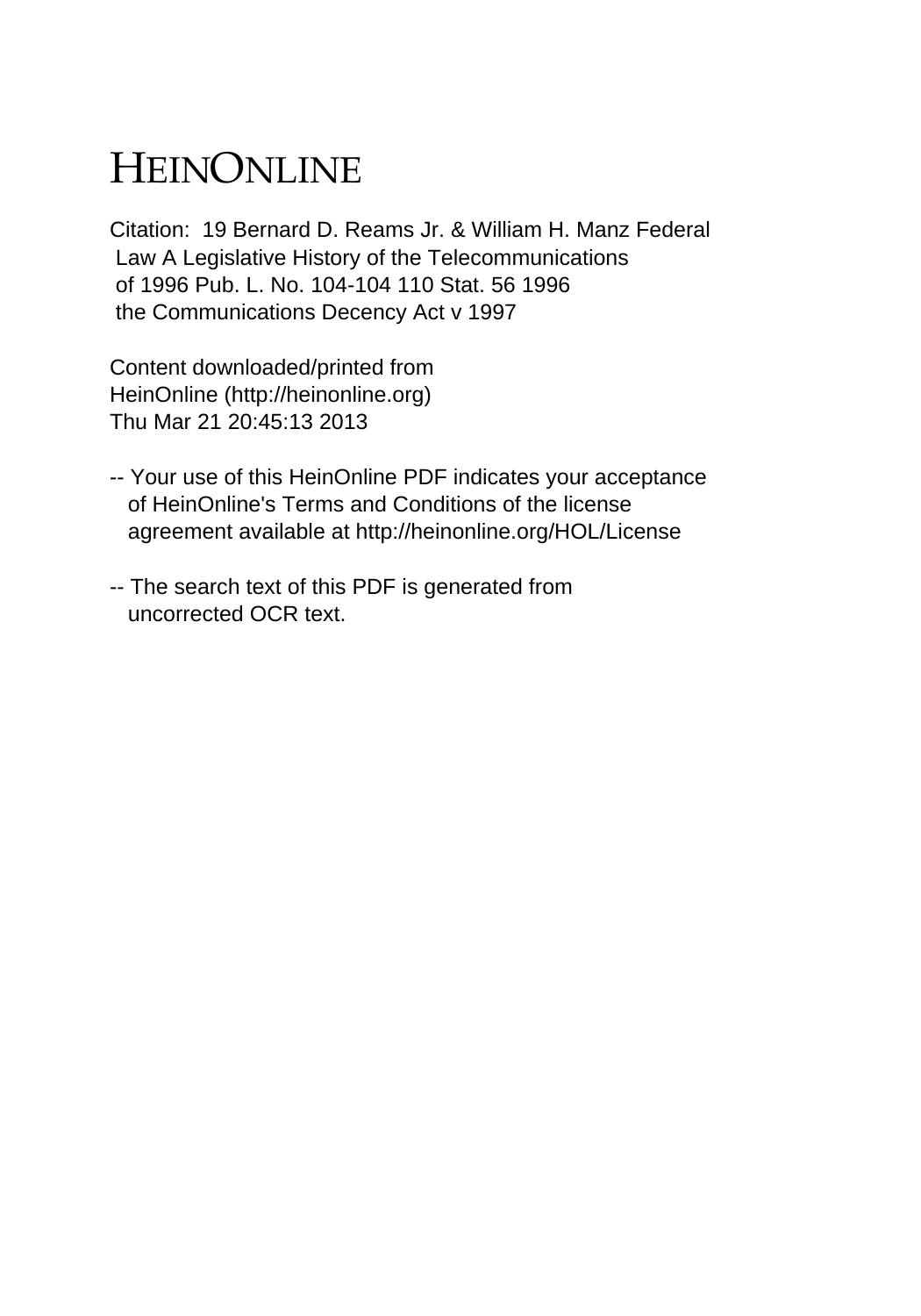## **INTRODUCTION**

## **AN OVERVIEW OF THE TELECOMMUNIcATIoNS ACT OF 1996**

The "Telecommunications Act of **1996,"** signed into law on February **8, 1996,** opens up competition between local telephone companies, long-distance providers, and cable companies; expands the reach of advanced telecommunications services to schools, libraries, and hospitals; and requires the use of the new V-chip technology to enable families to exercise greater control over the television programming that comes into their homes. This Act lays the foundation for the investment and development that will ultimately create a national information superhighway to serve both the private sector and the public interest.

President Clinton noted that the Act will continue the efforts of his administration in ensuring that the American public has access to many different sources of news and information in their communities. The Act increases, from **25** to **35** percent, the cap on the national audience that television stations owned **by** one person or entity can reach. This cap will prevent a single broadcast group owner from dominating the national media market.

Rates for cable programming services and equipment used solely to receive such services will, in general, be deregulated in about three years. Cable rates will be deregulated more quickly in communities where a phone company offers programming to a comparable number of households, providing effective competition to the cable operator. In such circumstances, consumers will be protected from price hikes because the cable system faces real competition.

This Act also makes it possible for the regional Bell companies to offer long-distance service, provided that, in the judgment of the Federal Communications Commission **(FCC),** they have opened up their local networks to competitors such as long-distance companies, cable operators, and others. In order to protect the public, the **FCC** must evaluate any application for entry into the long-distance business in light of its public interest test, which gives the **FCC** discretion to consider a broad range of issues, such as the adequacy of interconnection arrangements to permit vigorous competition. Furthermore, in deciding whether to grant the application of a regional Bell company to offer long-distance service, the **FCC** must accord "substantial